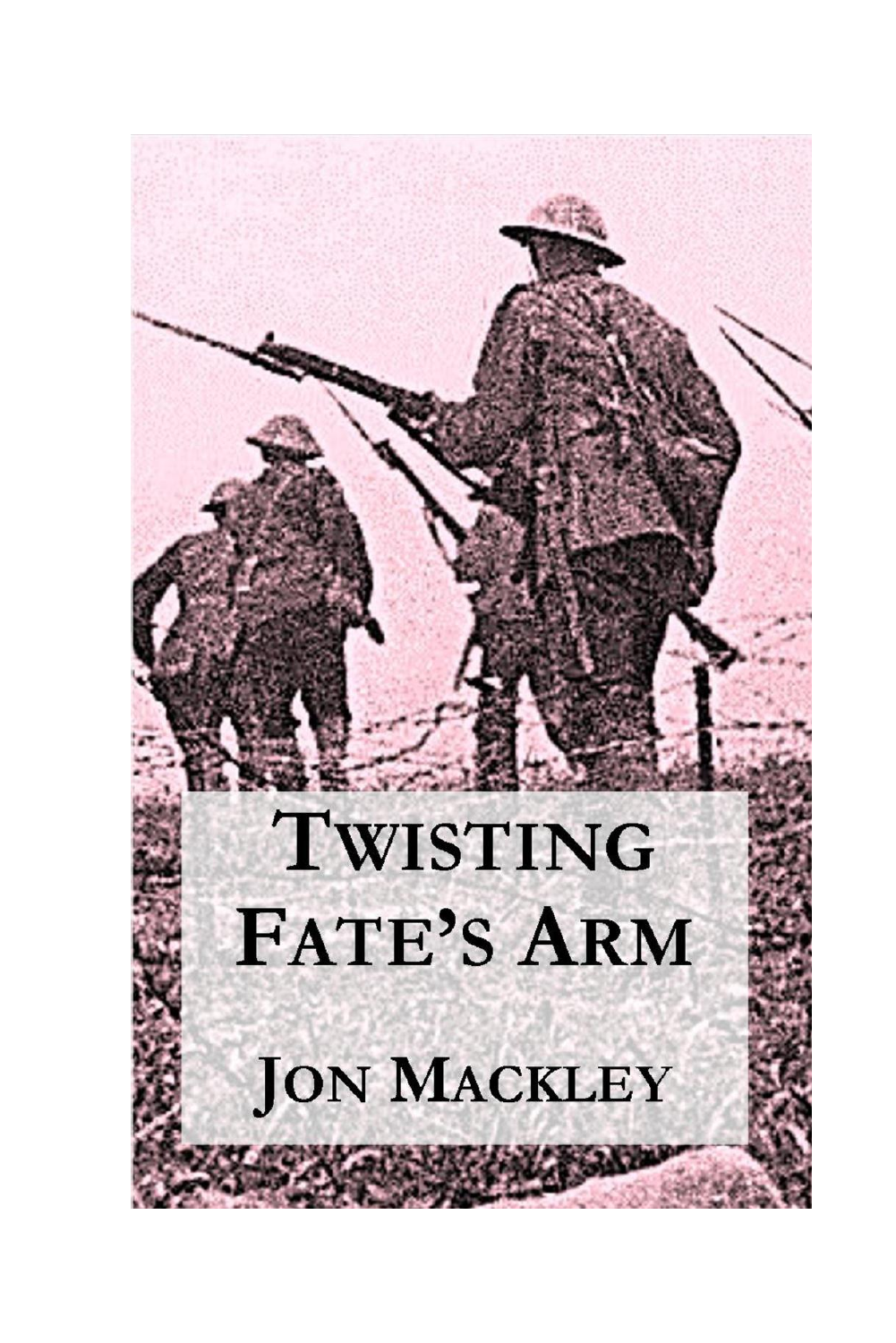## TWISTING FATE"S ARM

JON MACKLEY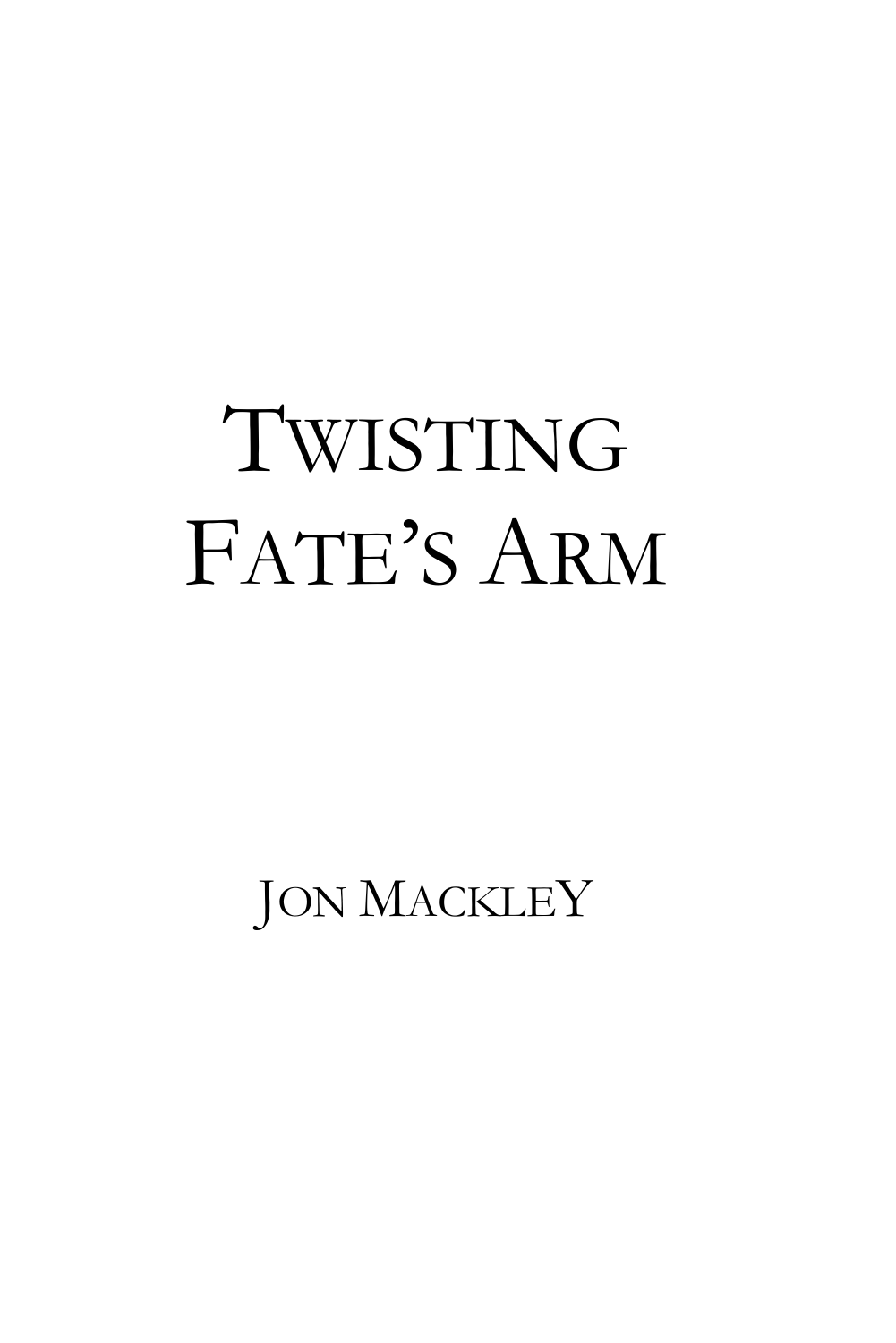*When we two parted, In silence and tears Half broken hearted To sever for years.*

Lord Byron

"When we two parted…"

*Did you ever have a dream so wonderful That achieving it was totally impossible, And if you did, it was inconceivable, That you knew it would make you miserable? Do you delude yourself that happiness would be total Or if you try your hardest, you might achieve the unachievable And help make the fantasy world believable? It's simple if you try -- too simple.*

> Colin Jones "Realism"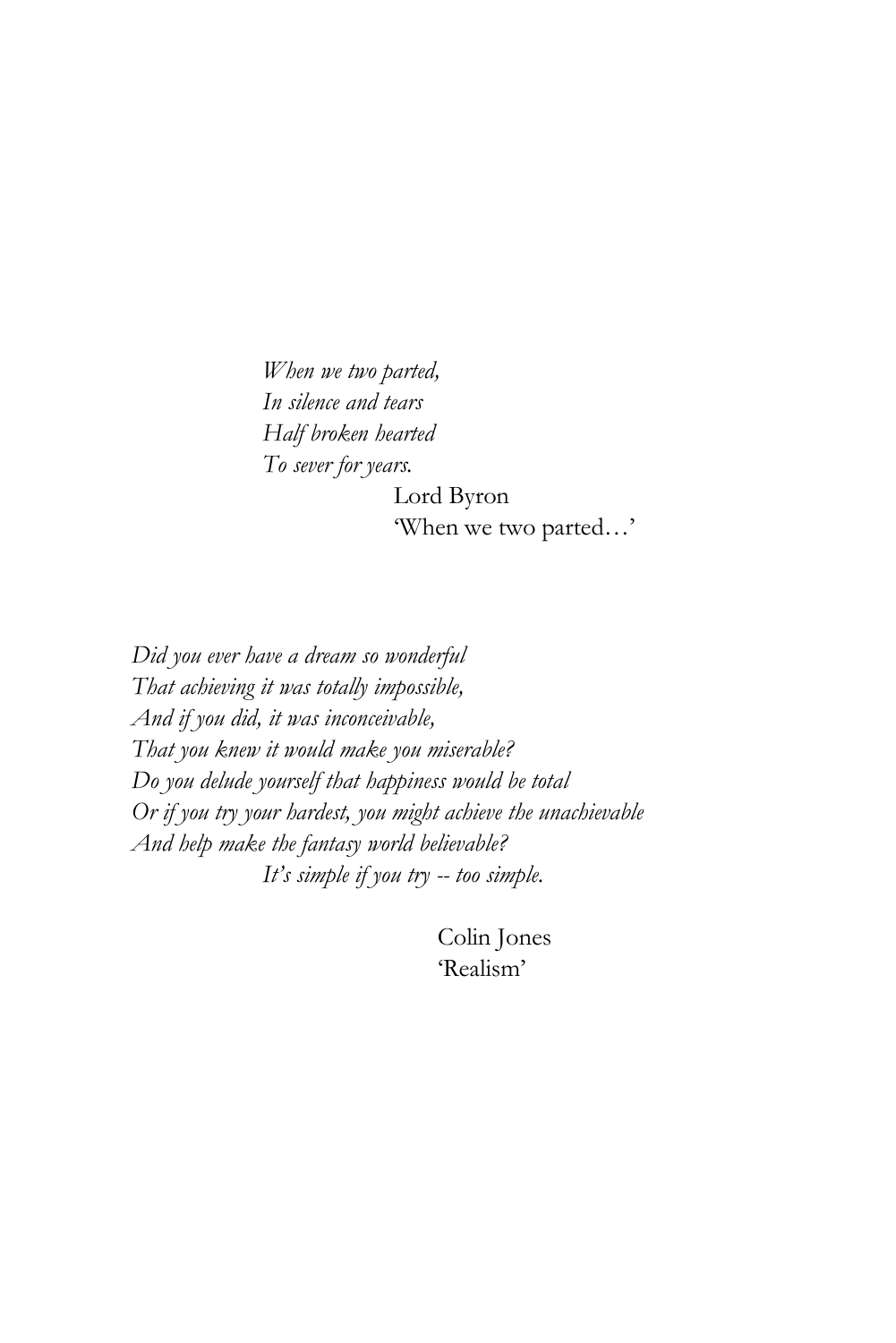1

The afternoon had melted prematurely into evening. Gathering winds were punctuated by distant, angry thunderous growls. Colin Jones, hunched over his desk, stared at an article, but did not see it. The pressure of the threatening storm had been building over the weekend, and now, Monday afternoon, it brought an uncomfortable heat and tensions which tightened like a vice around his temples. A blinding streak, so intense that Colin thought someone had taken a flash photograph outside his window, was followed by snarls of thunder. They carried memories with them: the fire; the collapse of the roof; him, bursting from the thick clawing smoke; eyes stinging; him, lying face down in the grass; panting in the needling rain; the cold air clawing at his lungs.

He closed his eyes, unconsciously wiping his forehead. Then he looked back at the first line of the article, an article he"d been trying to read all day.

The phone buzzed. He jumped. He cursed himself for being spooked at a memory from so long ago. Daft, really. He wasn"t getting anywhere with the article. He"d spent the day getting frustrated with admin – his shares in companies whose revenue gave him opportunity to write fiction – and his mind was still there and not on the task at hand.

On the phone, his secretary, Sally, spoke almost conspiratorially: "There"s a young man here. Says he knew you a while ago. Wanted to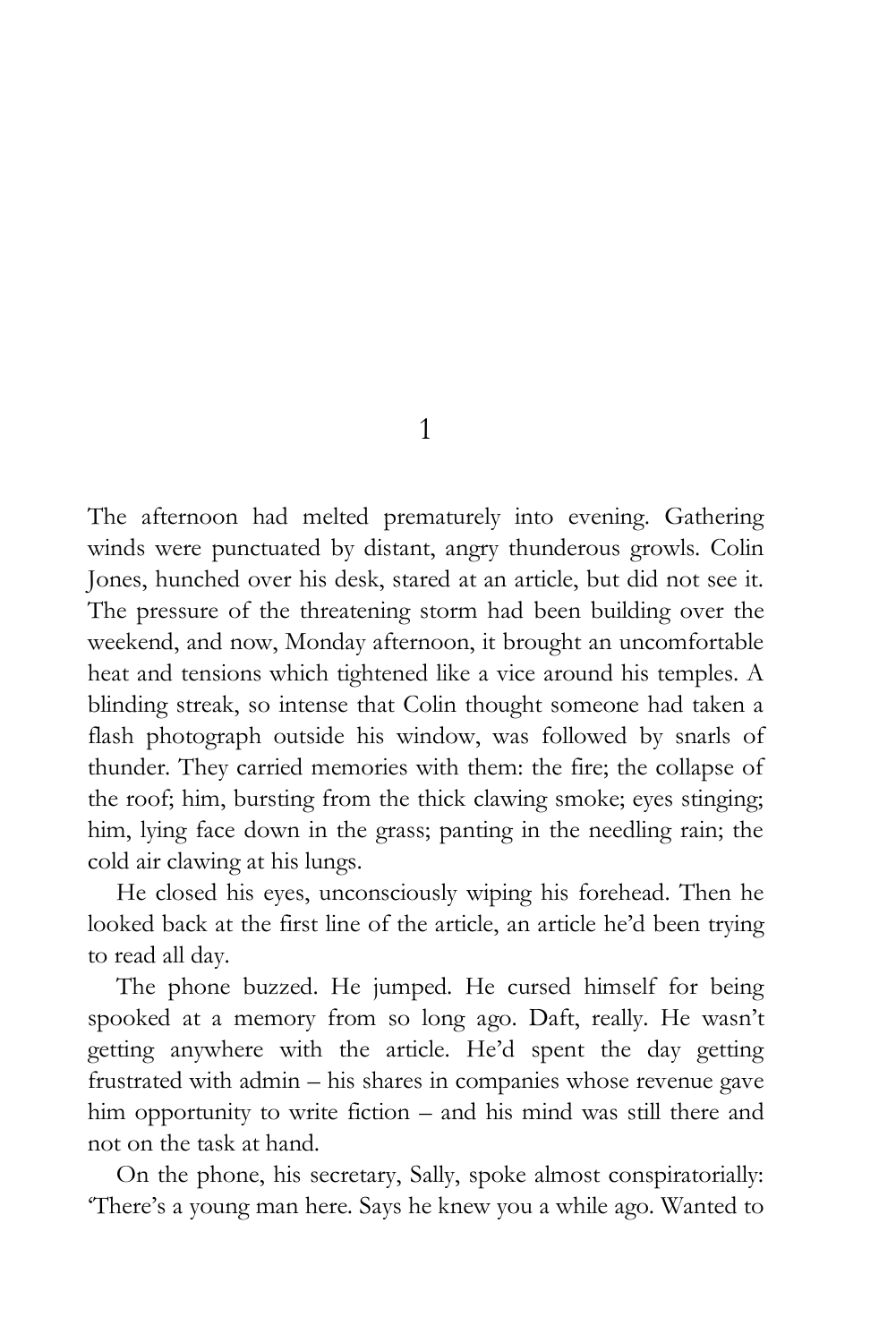say hello.'

Colin closed his eyes. On the one hand, a visitor would be a welcome distraction: his work was going nowhere. On the other hand, it *was* a distraction. The deadline for his novel might be several months away, but time would soon pass. He weighed up the odds and the chance of a distraction won. 'Show him through,' he said, then lowered his voice. T'll want an urgent call in twenty minutes.'

A sound of paper being ripped. Colin jumped, looking at the rain lashing against the window. Lightning flared again. He realised he was holding his breath and counting seconds until the thunder. He shivered, feeling a breeze, even though the doors and windows were shut. "Did you get his name?"

"James Holmes."

Colin pulled a face. The name meant nothing to him. Most people who claimed to know him had met him at a signing and still greeted him like a long lost friend.

Yet, something was familiar. Something that flittered out of reach like a butterfly in a half-remembered dream. Holmes. Yes, that was a name he wasn"t going to forget. But not James.

'Better show him in,' Colin said, pushing the article away; he stretched in his chair. He wondered if "James Holmes" had a preconceived idea of how his office should be. Did he expect it to be stacked from floor to ceiling with books, papers, filing cabinets of ideas? Perhaps a shelf of curios he'd picked up on his travels? He had only a small bookcase of reference and research books. Most of the information he needed could be found on the Internet and his research books changed with each project. His laptop was tucked away neatly in the corner of the office, looking lost on the enormous desk. The desk was for when notepads of ideas, plots and character maps were unfurled. On the other side of the office there was an old leather sofa and a coffee table next to a small drinks cabinet. Only a few items adorned the walls. Hardly anything to inspire … or distract.

He conjured a professional smile as the door opened.

His smile faded. He took a double take. His visitor was a boy, a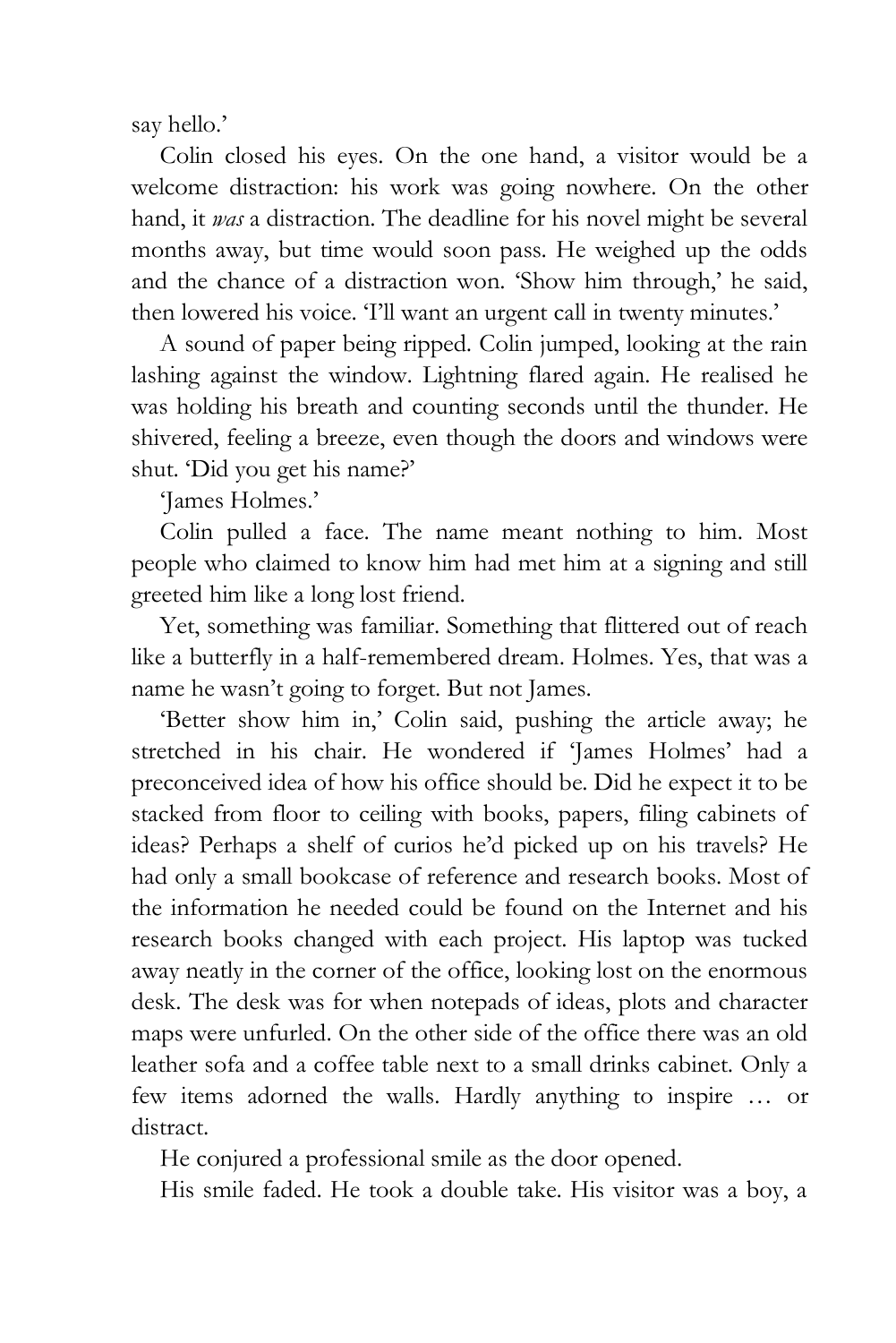young man, perhaps sixteen, dressed in a white sports jacket, soaked by the rain. His wet, sandy-coloured hair was swept untidily back over his head. His mouth was thin. He looked at Colin with uncertain blue eyes, eyes Colin already knew.

A whip-snap of lightning. Thunder cracked. Colin jumped. He wiped the back of his neck with his sleeve. When he stood, his muscles felt like bursting bubbles. He extended a trembling hand. He tried to speak, anything to break the tense silence. There was no lubrication in his throat.

Thankfully, the boy looked away, looked around the room. Colin tried to read his expression. Was there a pensive shimmer in the shadow of the boy's eyes? Or disappointment at the writer's minimalist approach? "James Holmes" stopped in front of the book jackets Sally had framed: monuments of Colin's success. Next to them was the photograph of Colin standing with the local amateur dramatics group who had adapted one of his novels for their summer performance. That photograph was a window across time. Colin"s brown hair had thinned, just a little, and he now had it cut short. And his face was slimmer, younger without the cropped beard, although the few worry lines that had etched into his forehead and the flecks of grey in his hair were a testimony to the years. His taste in clothes had barely changed: both in the photograph and now, he was wearing grey chinos and a short-sleeved shirt. The photograph had been taken about seven years ago. James Holmes would have been nine or ten.

*I don't remember growing older*, Colin mused. *When did he find time to do it*?

Then James Homes was looking at the only item of decoration that Colin had added himself: a framed piece of parchment, bearing the legend: **Deuteronomy 18:11; Leviticus 19:31.**

"Is that all?" Sally asked from the door.

Colin looked up sharply, trying to twist his uncertainty into a reassuring smile. His stomach muscles knotted: she would know it was false. She"d been working with him for too long. She"d leave him with James Holmes, and only when the boy had left, the questions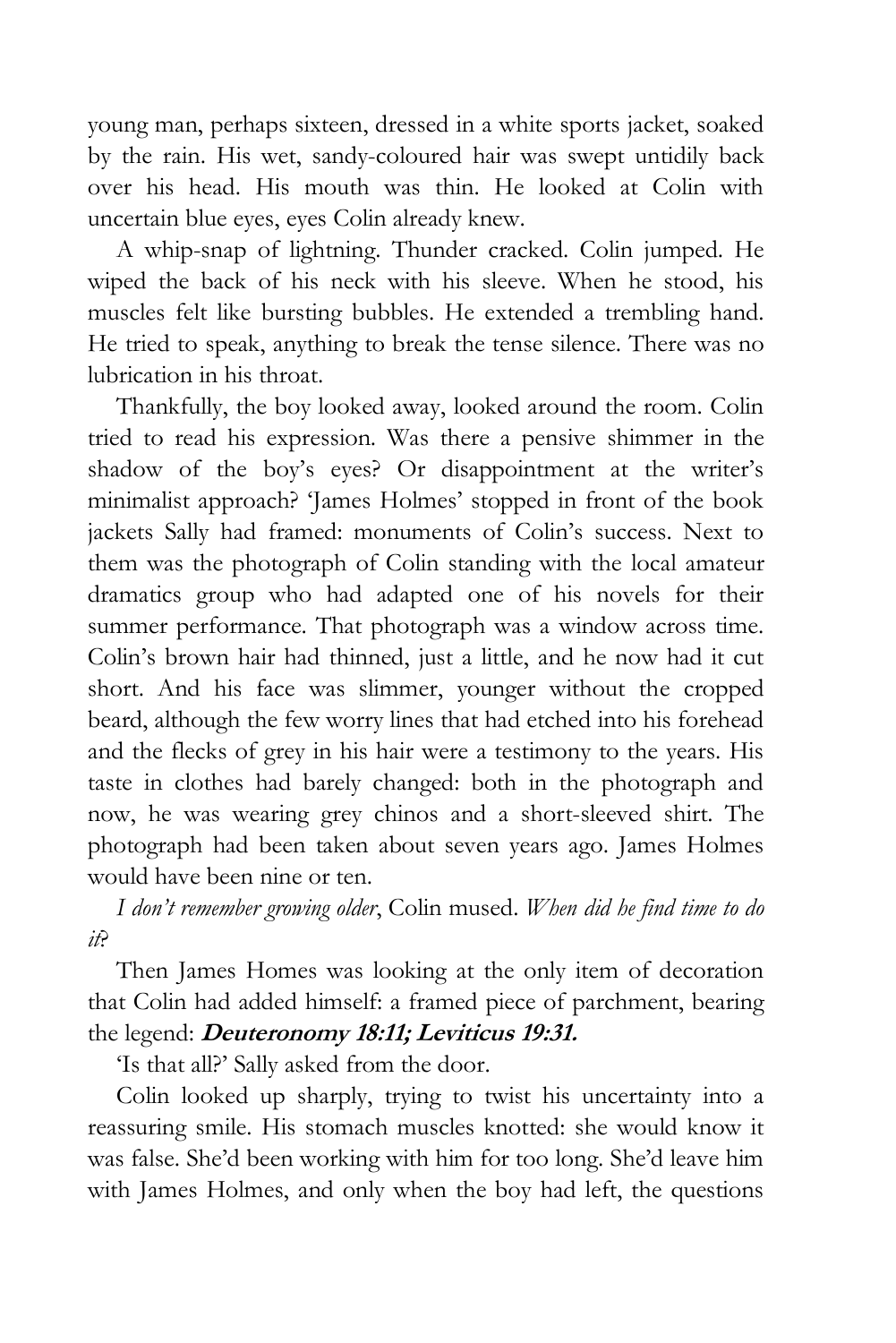would come.

"Yes … no …" he looked down at his visitor. "Do you want a drink, Jamie? Tea? Coffee? Coke? Something stronger?"

'Nothing, thanks.'

'I'd like a "special" coke,' Colin added, not looking at Sally, although he felt her glaring at him. "Can you find a towel for Jamie? You're soaking, boy.'

"D"you remember me?" Jamie asked after the door had closed. "I wasn't sure you would. I wasn't sure you're the right person.'

"You"ve come to the right place," Colin admitted. He fumbled for the right words. "I knew your mother." He stared past Jamie at the cover of his first book, a book he had written for her ten years before. 'She and I ... lost contact a long time ago. I'm surprised you remember me."

Jamie looked sheepish. "To be honest, I didn"t. Not to start with. No more than bits of memories. The books: you kept sending them and Mum kept reading them." He looked away. "I saw a feature in *The Times* and when I saw your photograph I made a link between Colin Jones and Uncle Nick and Aunty Kim.'

Colin's glance was like the flick of a scorpion's tail. 'Another name I've not thought of in a long while.'

"What? Uncle Nick?"

'Actually no, "Aunty Kim". Well, both, to be honest. No, I changed my name to Nick when I left college. At the time it was important to help me move on. Then I changed it back to Colin when I started writing. Colin's like an inverted pseudonym.' He mentally kicked himself. Already he was giving away too much information. He couldn"t smile when Sally knocked and brought him his coke, laced with brandy. He downed half of it before she had left.

"You wrote *Seekers* for her, didn"t you?" Jamie said and Colin wondered if he heard a trace of accusation in the boy's voice. You didn"t write her name, but from the characters it was clear you"re talking about Mum.'

Oh yes, the characters. As a younger writer, he had found it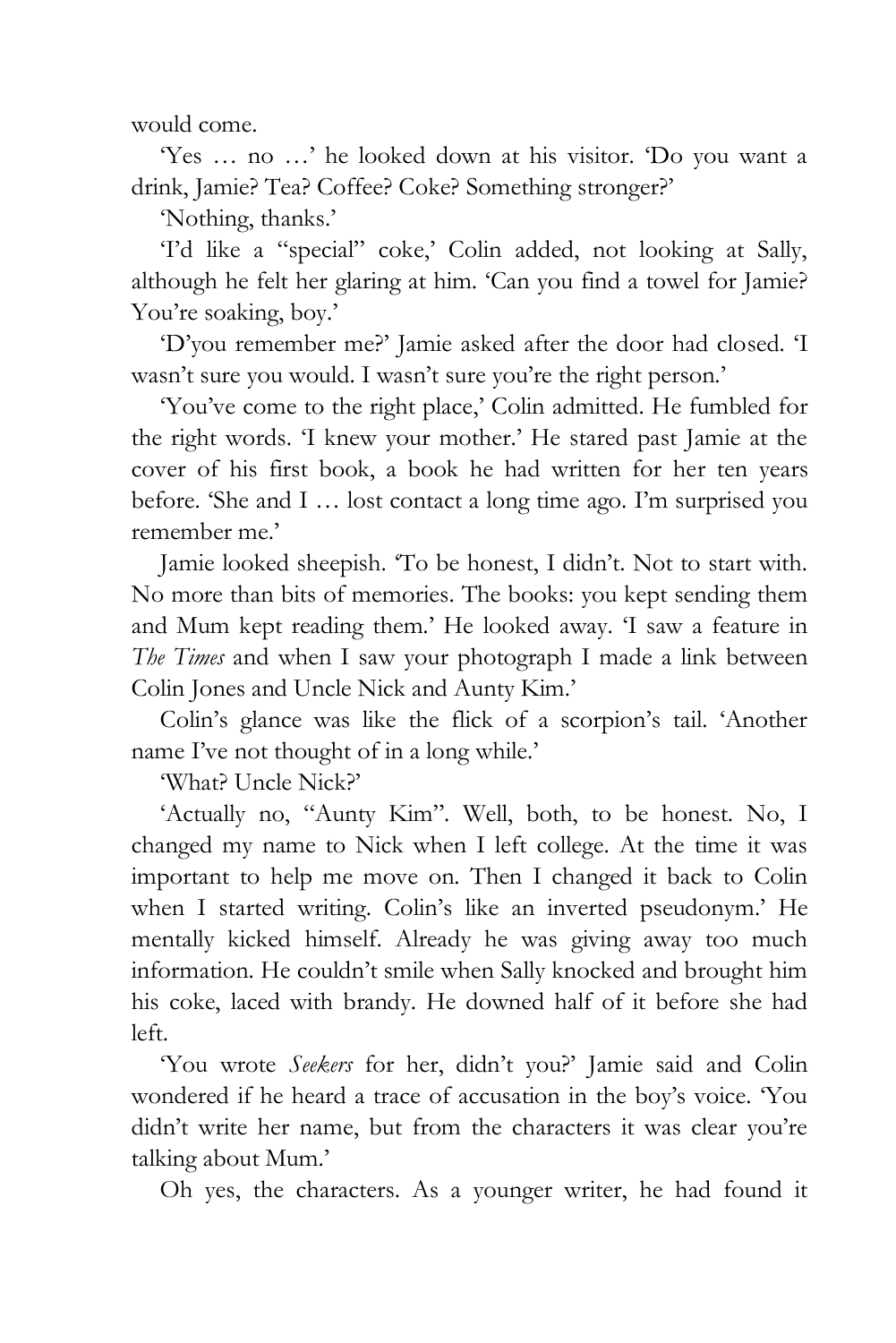difficult not to steal words and phrases, mannerisms, even whole characters from people he knew. And she had been such a beacon in his life it was impossible not to plunder her influence and trap her in the pages, the way a butterfly catcher pins his collection.

Jesus. Memories. Breaking like tidal waves. Dinner, eleven years before. Hadn"t it been thundering that night too?

He sipped his drink through clenched teeth and nodded like a convict with no alibi.

'And the words at the beginning, "We are all seekers. We have to be careful in the path we choose." Who said that?'

Colin sighed patiently. 'It's an epigraph. And your mother said it. A long time ago."

"What about all the other books? You didn"t dedicate them to anyone. Why not?"

Colin made a dismissive gesture. Why would he? They would have all been dedicated to her.

But Jamie didn"t wait for an answer. "But you never wrote to her yourself."

'I thought she would sooner forget.' He spoke more harshly than he'd intended. Your mother and I were friends for a while. To be honest, I didn't know my publishers had ... your mother on our mailing list." He winced, realising he still couldn"t bear to speak the name, even after so long. "The friendship became stale and had to end.'

'But,' Jamie looked uncomfortable, 'weren't you Dad's friend?'

"Sometimes people grow apart. That"s what happened with your father and me. All we had in common was our place of work. Sometimes, it's not that people don't want to be in contact. They just don't *need* to be in contact anymore.' He winced. How many lies was he going to have to tell? Jamie didn"t seem to notice.

"The blurb on your books doesn"t say you"re married. Is it true, or something to keep your family out of the picture?'

The next lie, resting on his tongue, could have slipped out so easily. Perhaps it *should* have. Perhaps Jamie would have gone away. But through this boy, Colin experienced the impossibility of wanting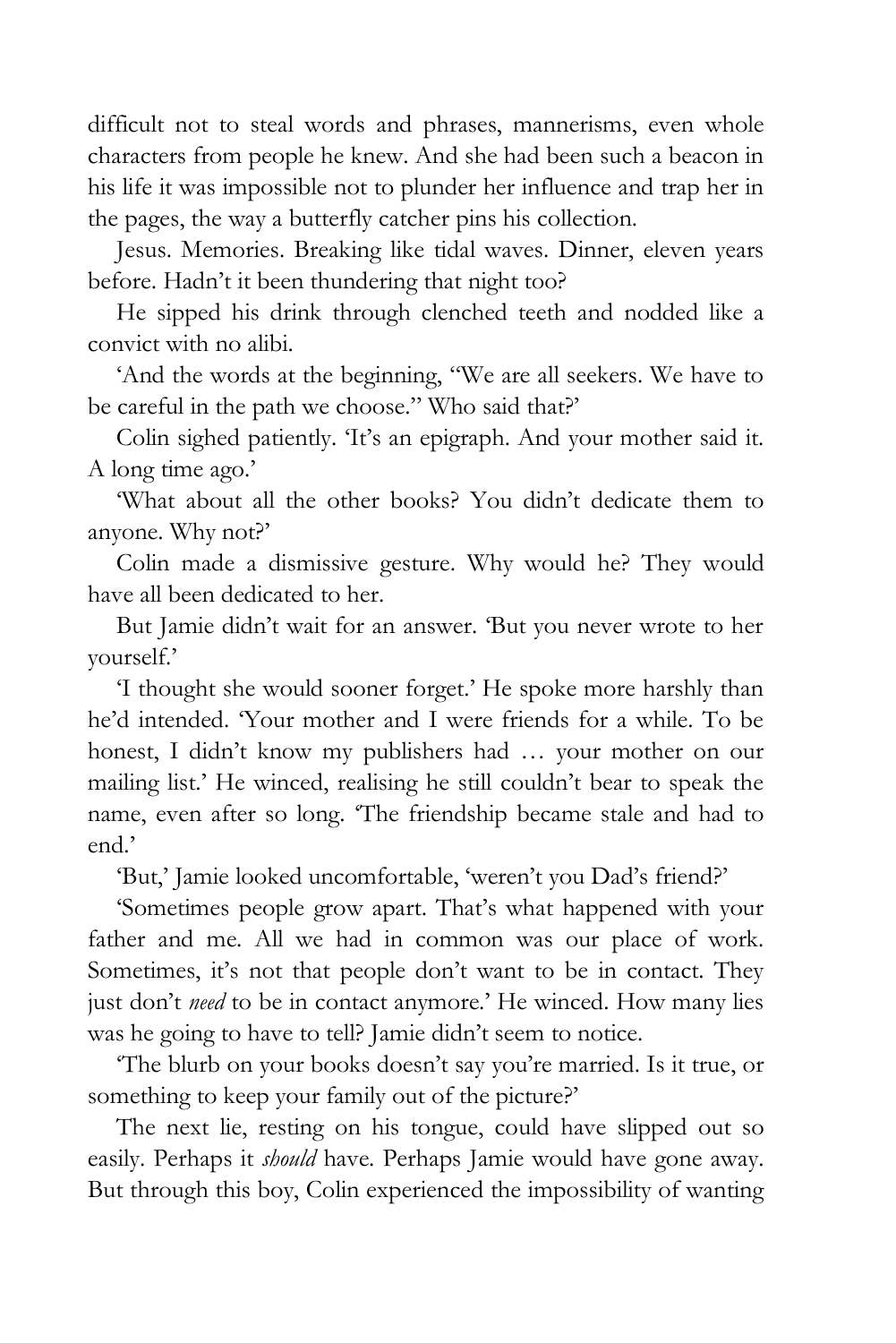both to fulfil and suppress a desire. "Why would I do that?" He was hitting defensive strokes, but his bat was crooked and Jamie easily caught him.

"I read somewhere writing"s like an addiction and writers like you have an office to keep work away from home.'

Colin smiled caustically. "Writing *is* an addiction. And, yes, sometimes it's a good idea not to live and work in the same place. I work in Archway, I live ... somewhere else. I have good working habits: getting up, shaving and going to work. It's especially useful if you have neighbours who think that because you"re at home, you have free time.' He bit his lip. 'The curse of anyone who works from home.' He made to drink, but he'd emptied his glass without realising it. He tried to stop the next words from emerging. They tumbled out anyway. 'I don't expect you to understand how I felt. I couldn"t care for someone else the way I cared about your mother. After Anita … a relationship seemed pointless." There, he had spoken her name out loud and given power to her memory. Poisoned nectar. It was strange how five letters brought so much pain to him. He fumbled in a drawer, found a box of cigarettes. He couldn"t remember how long they had been there. Didn"t matter. He offered one to Jamie, who declined, before taking one himself and lighting it. His fingers trembled as if he were detoxing after a binge of alcohol.

The rasping taste of tar and smoke was unfamiliar. The nicotine fogged his mind. He"d not smoked since the night of the fire, never even been tempted. Now he was inhaling like he"d never broken the addiction.

Jamie looked up at him sadly. 'And that's why you went away? Because you loved her and couldn't bear seeing her with my dad?'

Colin"s face clouded. "More than that." *On the defensive from a teenager*, he thought and an unwelcome blush spread to his cheeks. Jamie's mother and Colin ... they had been a volatile mixture, tearing each other apart. No way could he have stayed within easy reach of her, not after she had told him to go. The temptation to call would have been too much. Better this way: an unspoken agreement of no contact. A mutual respect of each other"s privacy.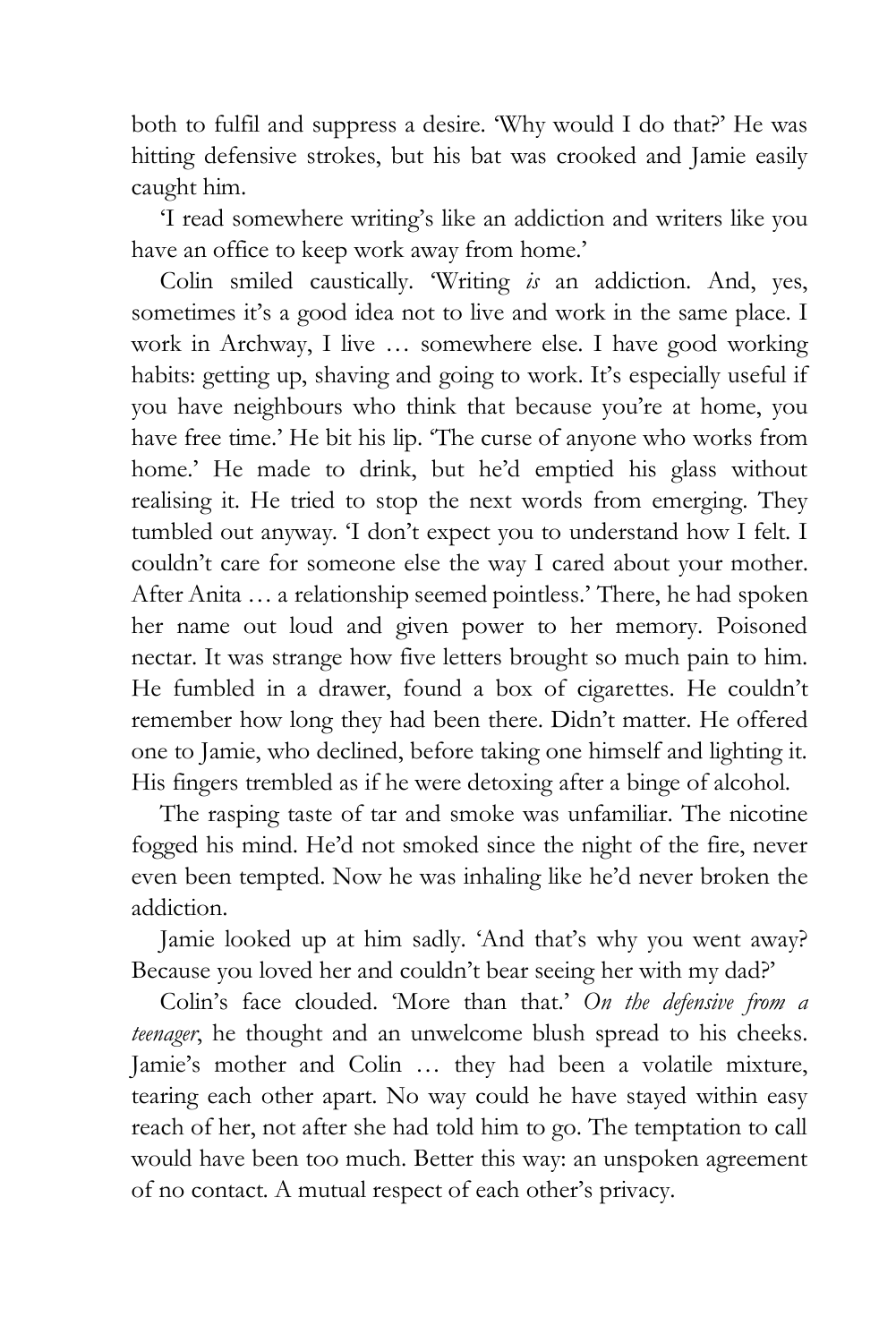"I bet she doesn"t know you"re here. She sure as hell wouldn"t approve.'

"She knows I"m in London. I asked her if I could come now I"m seventeen."

*Seventeen? Jesus! Has it really been so long?*

"How did you find out?" Colin asked, genuinely interested.

"The compliments slip with one of the books," Jamie said almost apologetically.

Sally had maintained contact for him. Sally, meaning to be efficient, had passed Anita"s details to the publisher before he had deleted her name from his database. Sally had held open the doors between their lives. Jamie"s mother … she"d had his address all along. She didn"t need him to contact her, probably didn"t want him to contact her … probably … but, she"d had his details all along.

"So you came all this way to London, to see someone who *once* knew your mother, to see where he worked?"

'Well, it's more than that. I saw a photograph of you and it reminded me of someone I knew. That"s why I became interested in you, because I knew Mum had all your books. There"s a few articles about you online.'

'And that's it? Have you even read one of my books?'

Jamie"s eyes were dark and insolent. There was an inherent strength in his face. "All of them, actually. But I actually came because of someone else." He reached into his jacket pocket and pulled out a wallet. He handed Colin a photograph of a boy, younger than Jamie, much younger.

"This is David, right?' Colin said after a moment's reflection on the name of Jamie's brother.

No, it wasn't David. The boy in the photograph had Anita's eyes, but that wasn"t what seemed familiar. His hair was dark. Jamie, David and Carly all had their father's fair hair. The boy in the photograph"s half-smile reminded Colin of his mischievous youth.

As the thought crossed his mind, Colin felt slapped as the pieces connected. Blood drained from his face. He was absently aware that the photograph had fallen to the desk. Jamie's words could have been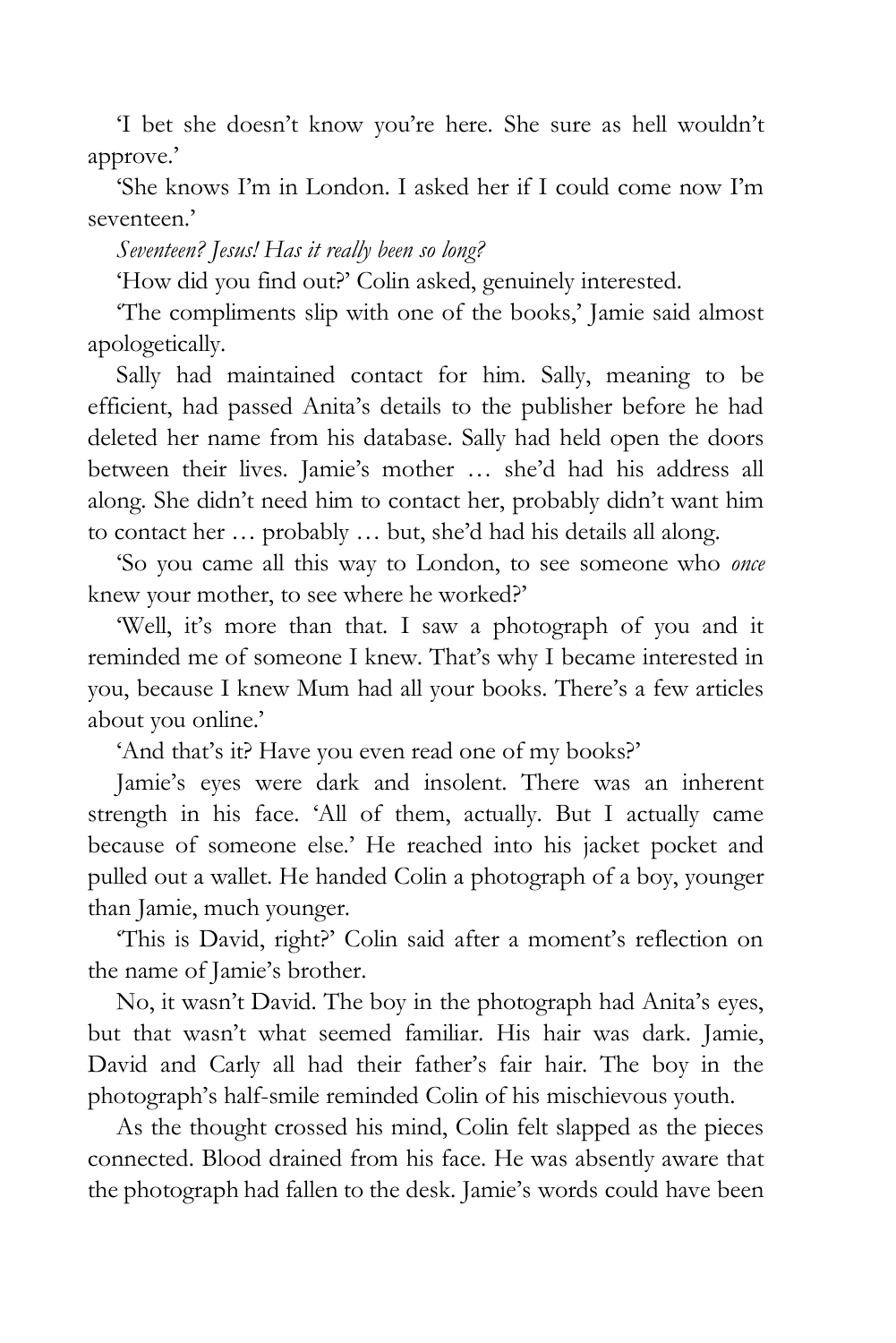spoken by someone a hundred miles away. 'Nicholas Colin Holmes.'

Colin couldn"t drag his eyes away from the grinning face. He distantly wondered if Anita had taken the photograph. What had she been wearing? What scent? What jewellery?

Forlorn, he stared down at the ring on the wedding finger of his left hand. An item of jewellery so familiar, so much a part of him, that he had forgotten it was there. Anita's ring. How could he have forgotten?

'I'm sorry,' Jamie stood up. 'I shouldn't have come. Keep the photograph. You won't tell Mum I came, will you?'

'Wait.' A million questions flew through Colin's mind. 'How long'll you be in London? Where can I contact you?'

As Jamie scribbled a telephone number on a scrap of paper and pushed it to him, Colin heard Anita"s last words to him. *You're not to contact Steven or me*. Had eleven years really passed? How had he managed without her for so long?

'My mobile,' Jamie was saying. 'I'll be in town until the day after tomorrow. One other thing," he looked back, pulling a copy of *Past*  Light, Colin's second book, from inside his jacket. The book was battered, well read. Not just by Jamie, but by Anita as well, perhaps a hundred times. Jamie smiled shyly, his face a crazy mixture of hope and fear. "D'you mind signing this for me?"

Colin would have laughed if Jamie hadn"t been serious. His mind was numb. Like an automaton, his fingers closed round the barrel of his pen. The name was signed. It could have been his death warrant.

"Thanks." Jamie smiled and walked to the door. "See you around, Colin?'

Colin nodded. "Never can tell," he said. He stood up and followed Jamie across the room but stopped at the drinks cabinet. Once Jamie had left, he withdrew a bottle of brandy and poured a generous measure. It was gone in two fiery gulps. The glass had been refilled before Sally returned. She looked at him disapprovingly, but her expression melted when she saw his acidic stare.

"Problems?" she asked, eyes narrowing. "You look like you"ve seen a ghost.'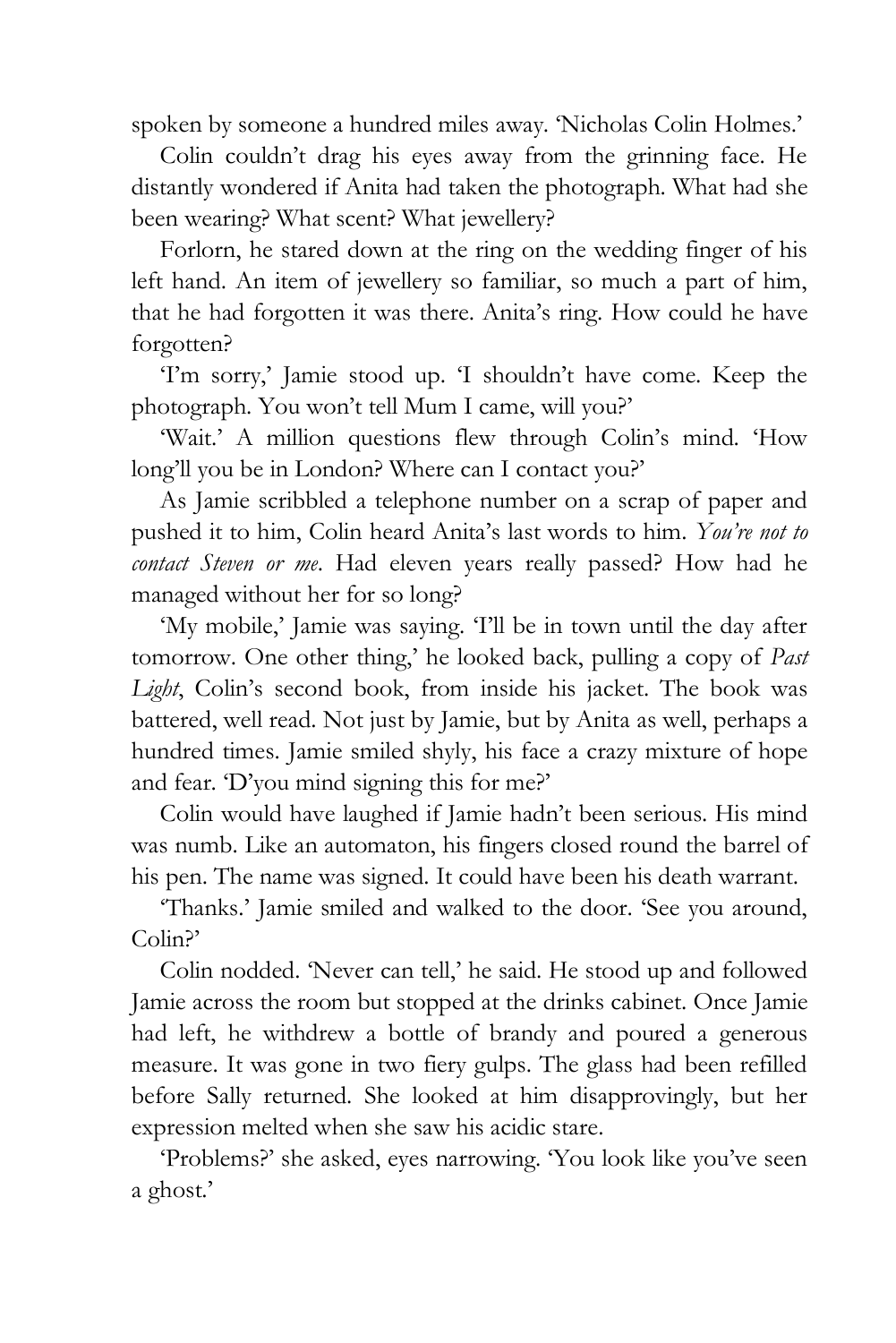Colin eyed her disdainfully, then looked around the room. *Ghosts,*  he thought, *not necessarily spirits of the dead. Spectres in the form of names and dates, memories and regrets. Those are* real *ghosts, not someone in a white sheet, rattling chains*. He glanced at the Biblical references on the wall. "Perhaps I have," he said distantly.

"Who was he?"

"A fan." Suddenly he regained his composure. "I want to breed him with another to make some more.' Unable to look her in the eye, he drank his brandy like water.

Sally wasn't convinced. 'It's unusual for them to come to the office. You"d have thought he"d have waited for a book signing." She peered down at his glass. "You called him Jamie very quickly. If he was just a fan, you"d have called him James." She"d seen his eyes misting as he slumped down at his desk. At twenty-five, she"d not learned to soften the bite of her truth. 'Do you want to talk about it?'

He wanted to speak, to tell her all that had happened so long ago. The words caught in his throat. Perhaps it was just as well. He would have lied, hidden the parts of the truth that hurt. Hidden all of it.

"Not now," he said, and his voice was almost filled with relief that he'd found something to say. He found himself fumbling in the drawer for the cigarettes.

'Since when did you smoke?'

*Since I remembered Anita*. His thoughts remained unspoken. How had he managed to forget her? What else had he banished from his mind?

He looked over at Sally. Concern etched across her face. "Go home, Sally. It's past five.'

"So, I"m no longer your secretary. You look like you need a friend.'

"I can"t explain my feelings to you. I can"t even explain them to myself."

"You can try."

'No, Sally. Not tonight. Go home. I'll be all right.'

She looked down at him, her eyes filled with frustration and despair. Their eyes locked for painful seconds. Then she cocked her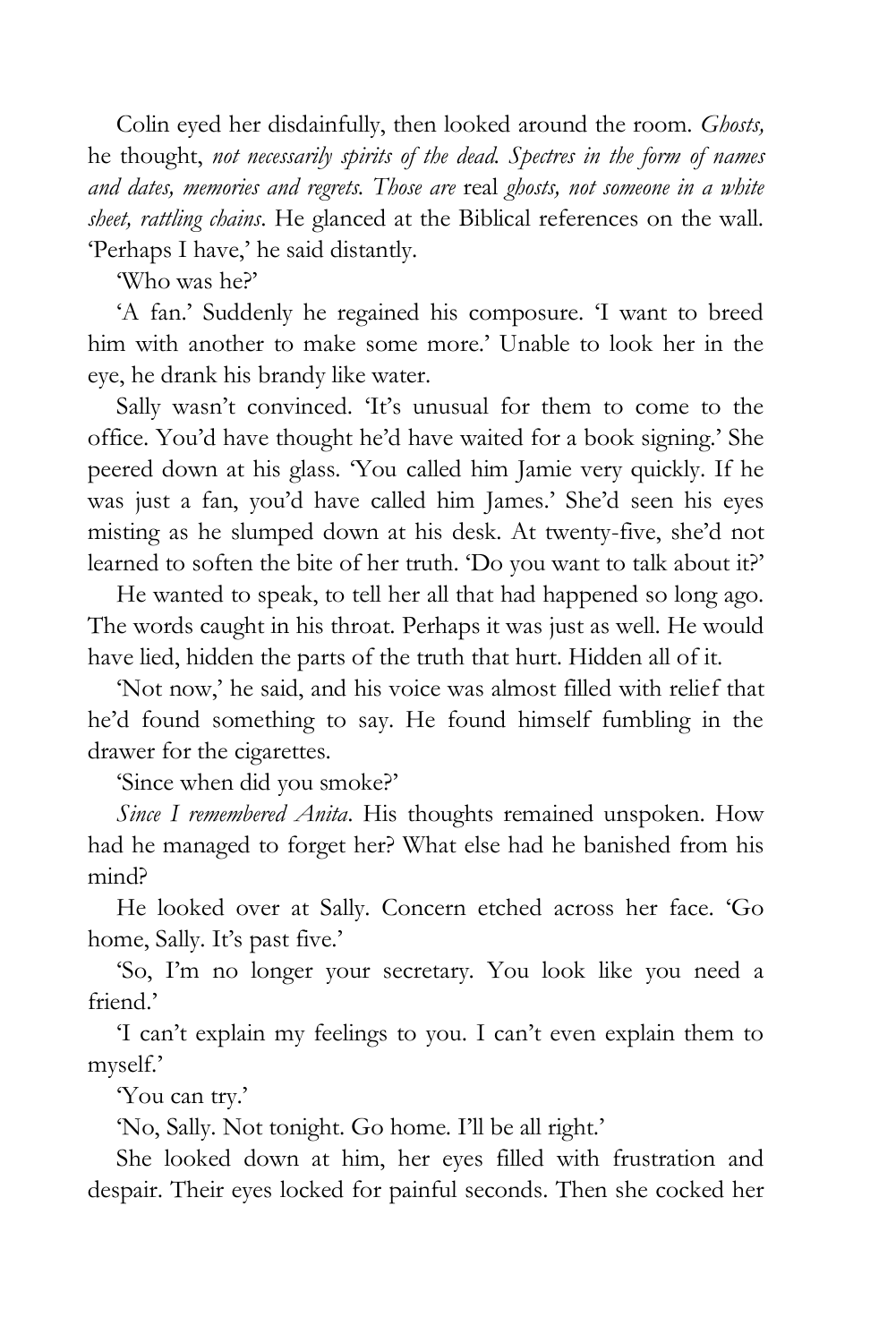head. 'All right,' she conceded. 'Promise me one thing. Promise me you won"t drive home tonight. You want me to call you a taxi?"

"No. There's things I need to do here. I won't drive, I promise. Go home."

He had hoped he could collect his thoughts in the silence of the room. But even in his solitude, silence was a foreign country. Rain swept across the window in a staccato clatter. The rumble of traffic down Archway Road seemed to take on a voice, grumbling at him to remember. Even when he heard the sound of the reception door closing, he felt far from alone. There were a hundred people with him, spectres of memories he'd tried to push aside a decade before. Faces passed from behind a veil of amnesia. Her face …

He tried to push her away, but the ghosts of his past were flowing forward, relentless and hungry. He had shaken them away before, but this time they weren't going to let go.

*You're not real*, he called in a pathetic, half-whine. His eyes squeezed closed, trying to convince himself they were no more than memories given form by alcohol.

When his eyes opened, he recoiled from how bright the room seemed. The memories, whatever they were, had gone. The only spirits remaining were in his drinks cabinet. He was alone, shivering. He looked again to see if Sally had left the door open.

Thunder growled behind him like a wild animal. He jerked and as he turned, he saw the photograph: Nicholas Colin Holmes. Jamie hadn"t clarified the relationship between Nicholas Holmes and Colin Jones, but he didn"t need to. He knew. They both knew.

He didn't remember the night. He didn't remember that he and Anita had …

Had Sally seen the picture? Would there be more questions in the morning?

If the photograph was destroyed, at least then he"d be able to confine these memories and return to being Colin Jones.

Perhaps hours later, he looked at the photograph, still lying on his desk, not torn. He'd not found the courage to totally separate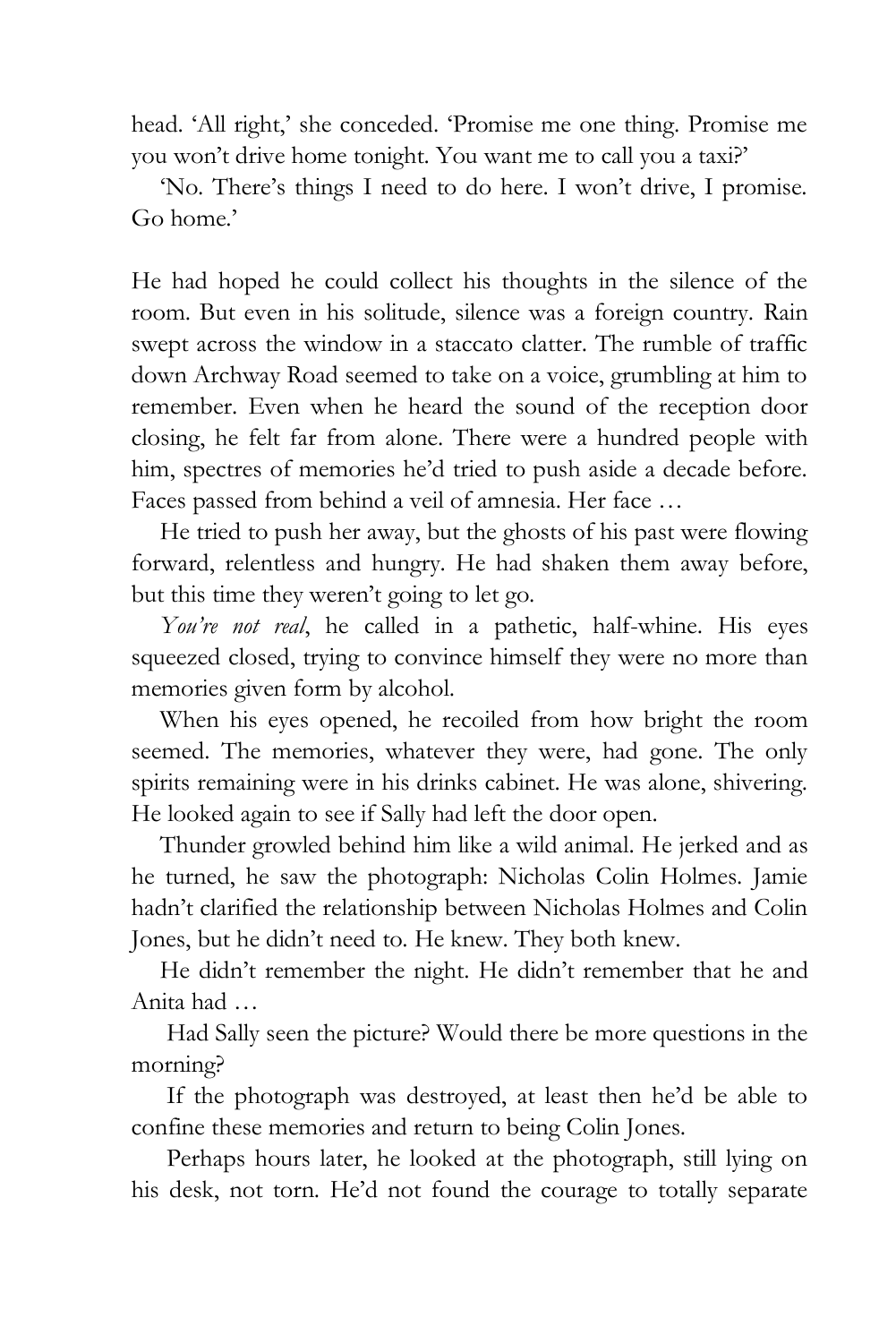himself from the past.

What was it Jamie wanted? It wasn't a casual visit. He didn't come all the way to London to get an autograph. Was it idle curiosity? A young person"s dreams of getting embroiled in the glamorous illusion of the writing world? Or was there a darker, more sinister reason why Jamie had come? Was it Steven who had sent him as a warning?

His eyes drifted back to the photograph. Nicholas Colin Holmes. His son.

He was caught off-guard by the vibrancy of the thought. *His son*. He had admitted it. He didn"t believe it, but he *had* acknowledged it. His flesh prickled. A shiver ran down his spine. He breathed slowly, trying to calm his erratic pulse. In an instant he was bombarded by hopes and assailed by terrible regrets. He clenched his jaw to stifle the sob in his throat. Could things have been different?

Jamie had brought him the photograph. Did he want to blackmail Colin? How much would it cost him to keep Nicholas Colin Holmes out of the papers and to keep Anita blissfully unaware of how close their lives had come to touching once more? What did the boy hope to achieve by hurting so many people?

His mind ached with possibilities. He laid his head on his desk, hoping that closing his eyes for a few minutes might dispel some of the alcohol and the more irrational thoughts.

Part of him wanted to go back.

The rest of him knew he couldn't.

\*

It was dark when he opened his eyes again. He didn"t remember turning off the light. His cheek was cold from where it had been lying against his desk. Outside, the thunder had died to a distant rumble, lightning periodically highlighting the night sky.

Not moving his head from the desk, he fumbled with the packet of cigarettes with one hand, pulling one out. With his other hand he found his lighter and lit the cigarette. The flame partially blinded him. He recoiled momentarily, blinking away the flash burns on his retinas. Then the cigarette was lit and the only illumination was the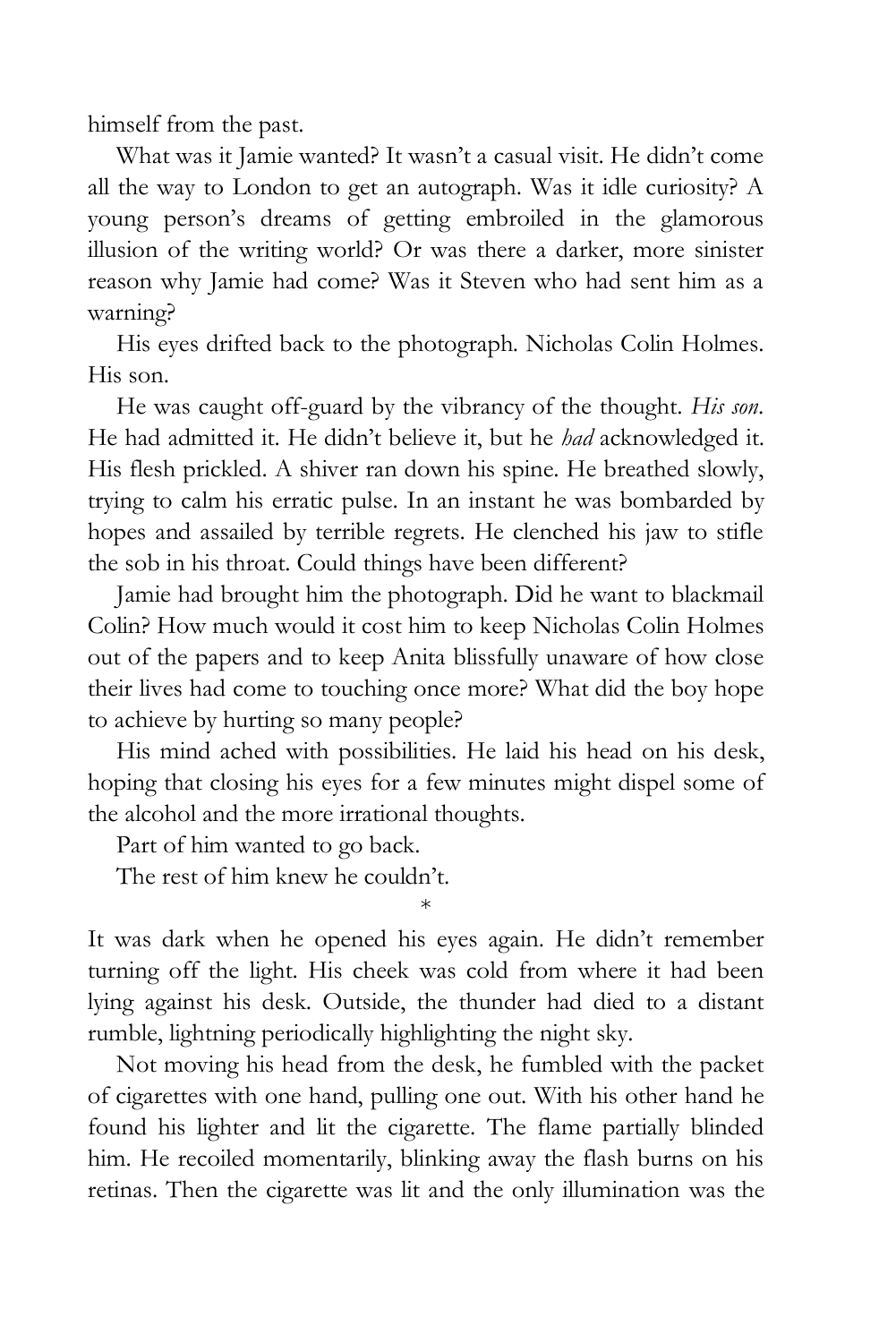pale glow two inches from his face; he heard the tobacco burning in the stillness of the office.

He pushed himself upright, drawing an invisible pattern on the desk as the nicotine fogged his mind. After a few drags, he gagged with the unfamiliar sensation. He would stop tomorrow, he vowed.

*What did Jamie want to achieve by this?* he wondered again.

Only silence answered.

And that same silence, how much would it cost him when the boy went to the papers with the story? His agent had warned him that not all publicity was good publicity. A story *might* increase the sales of his books, but the stress of the continuing accusation, whether true or not, might silence his pen.

Ash dropped on to the desk. Colin barely noticed. He leaned back in the chair. "Anita!" he called softly, knowing only the night would hear him.

He saw her in his mind now. Her image was clearer, like a watery reflection on a brilliant day.

He was suddenly back more than a decade ago and two hundred miles away, when he and Anita had travelled with Steven and Kim to the farm house in North Devon. He remembered seeing Anita laugh for the first time. The way she had thrown back her head. Her eyes had shone with delight. She always had such sad eyes, and that moment of happiness had been like taking a walk in the cold night air after being trapped in a hot, stale room for hours.

He smiled sadly, fighting his anxiety. He lost. He wondered if he had ever been happier than when he had spent time alone with her.

Of course, he remembered how anxious he was; someone might have seen them as they met. That thought had always held back his full feelings and, of course, the knowledge that at the end of every day they were together, they had to part. She had to return to being Steven"s wife. He had to return to being alone.

The door opened.

He looked up. He'd not heard the sound of the reception door.

He was instantly awake. In his thoughts he had been drifting towards sleep, his head sinking closer to his chest, the tip of his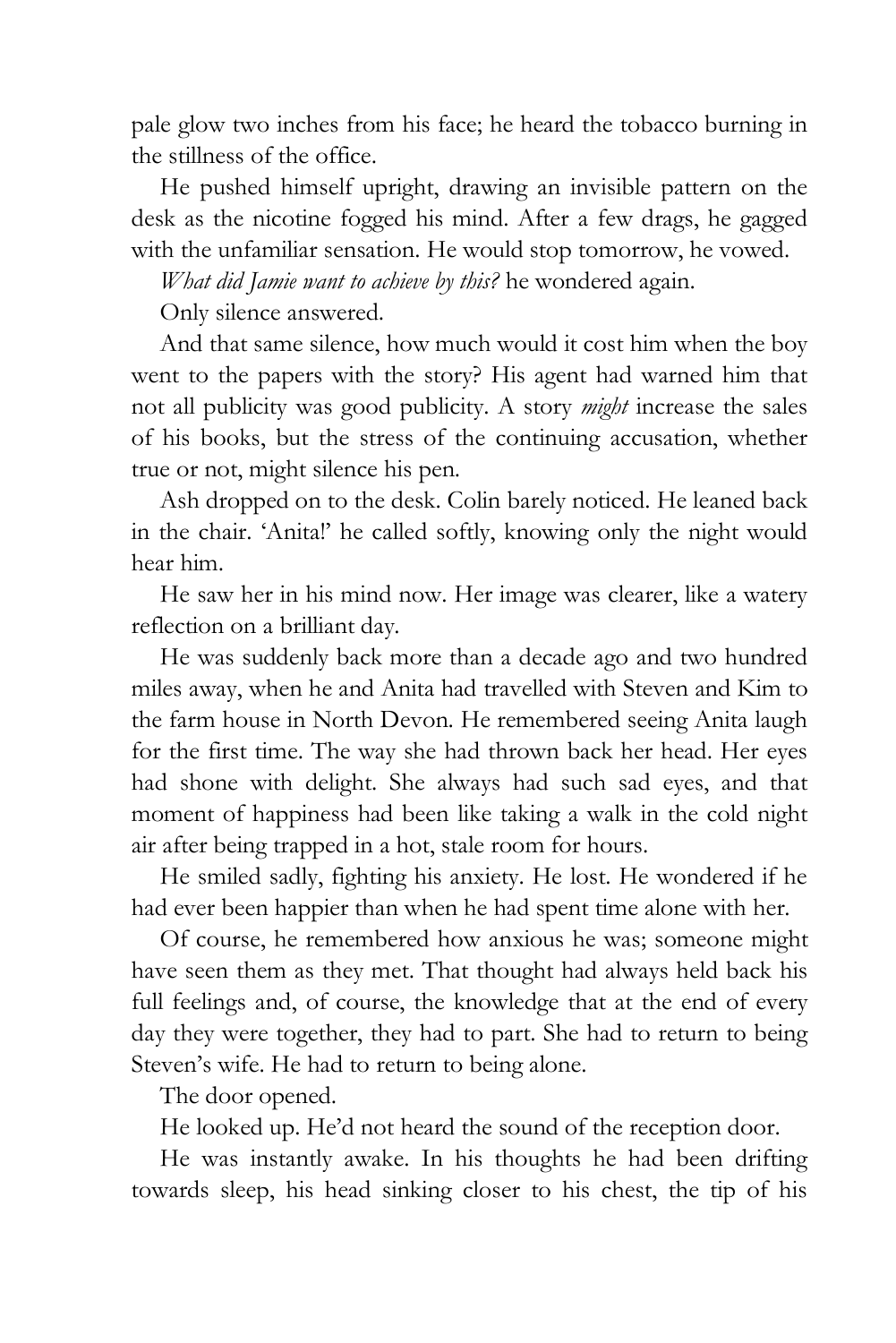cigarette burning closer to his fingers. He blinked twice. This room could never be totally dark: sodium bled from the streetlights, bathing the room in a jaundiced glow. In the semi-darkness he saw the face of the woman who had entered: clear smooth pale skin; her slender white neck; her high, exotic cheekbones; her fresh face glowing with pale gold undertones, radiating a youthful beauty; her dark hair glistening like polished wood. He was beguiled by her eyes, ancient blue eyes. A soft slender hand raised a slim forefinger to her lips.

The white ball-gown she wore shimmered with ethereal light. It was a gown he had seen before, one belonging in a Cinderella Ball of the early part of the century, and in fleeting dreams. And in the farmhouse. And the twisted nightmares.

"They're in the house, they told me to find you," Colin was told. The figure had not spoken, but he still heard the words. "They told me to call you Ernest. That's who you are.'

The words rolled over in his mind. They didn't belong to this figure. Anita had spoken them, years before.

"You came," he breathed. His heart leapt. Anita had returned to him, despite Jamie's assurance that he'd travelled alone.

Images were colliding. Someone else was speaking Anita's words. The ball-gown, the memories. They belonged to a past that was not his own. A ghost he had believed was laid to rest.

Yet, here was the memory, vivid, almost tangible. He stopped holding his breath, forcing air through his throat. Words formed, and they were as natural as a heartbeat: "Will you waltz with me, Ernest?"

Another floodgate of memories, surging so fast he couldn"t focus on them. They swamped his mind, forcing his head down against the desk, stopping his breath. When he finally had the courage to breathe once again, his office had been replaced by a huge white ballroom with high arches, punctuated by Doric pillars; with the vast Georgian windows scaling to the ceiling and plasterwork reliefs of classical gods some fifty feet above them; with curtains of brocatelle and damask woven with gold and silver thread; with the marble floor glittering like diamonds and snowflakes; with a whole garden of palm trees between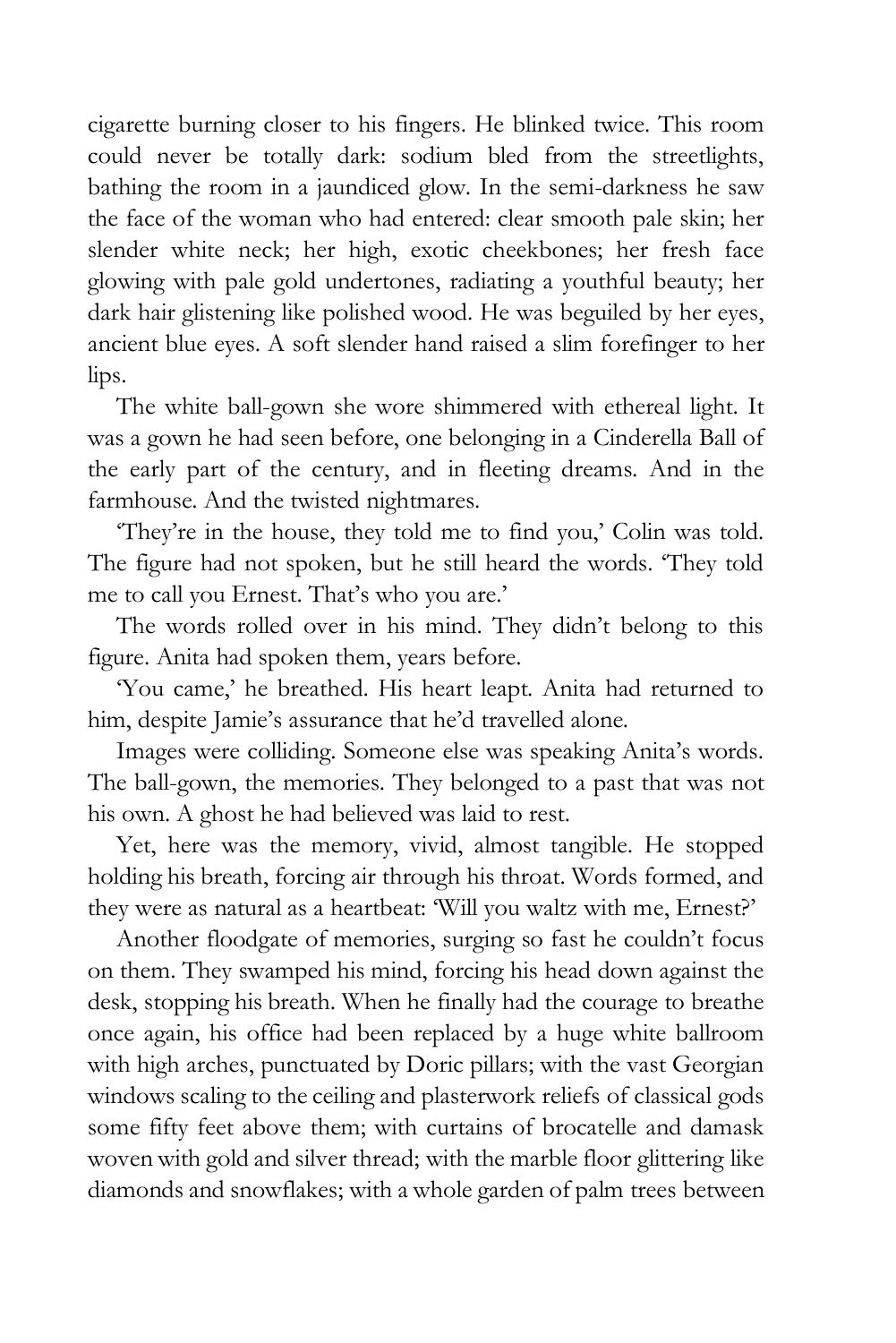the pillars; with tables sparkling with crystal and silver; with the orchestra playing and the music reverberating around the dome decorated with classical images; with the rainbows trapped in chandeliers. Music: *the Beautiful Blue Danube*. Guests: the gentlemen, some in military dress uniform, some in dinner jackets and bow-ties, some dancing, some lounging and smoking; the ladies in elegant, flowing dresses of white satin and cut velvet, sparkling with jewellery. Their conversations echoed. Single phrases: "eligible bachelor'; 'magnificent wife'.

A voice at his shoulder. "Grab her fast, old man, before she slips through your fingers.'

He turned to look at the speaker. Someone in a dinner jacket with waxed hair and a ruddy complexion. Someone he knew and didn"t know. But they were talking about him. Not about Anita at all. This was not a place he associated with her. This was a memory of a memory. And the young woman in the ball-gown: she was the one of whom they had spoken. His mind raced as he tried to connect the memories.

Not Anita.

Angela.

Miss Montague.

And she was standing in front of him. She was smiling, holding out her hands for him to join her. His heart took a perilous leap. Warmth bubbled inside him, mixing with excitement. *She* wanted *him* to dance. *She* wanted *him*. And this dance should be the first of many.

He stepped forward. His strong hands closed over her cool, slender fingers. Was it him? Was he Ernest? Did it matter? His heart pounded, his cheeks flushed.

He had danced before, but never with the same passion. It was the adoration in her eyes, the serenity of her movements, the way their bodies fitted perfectly together. People were watching them. He had never thought he had been able to turn heads before.

'Because you never looked to see whose head you were turning.'

That was Anita's voice, intruding on this memory. He pushed her